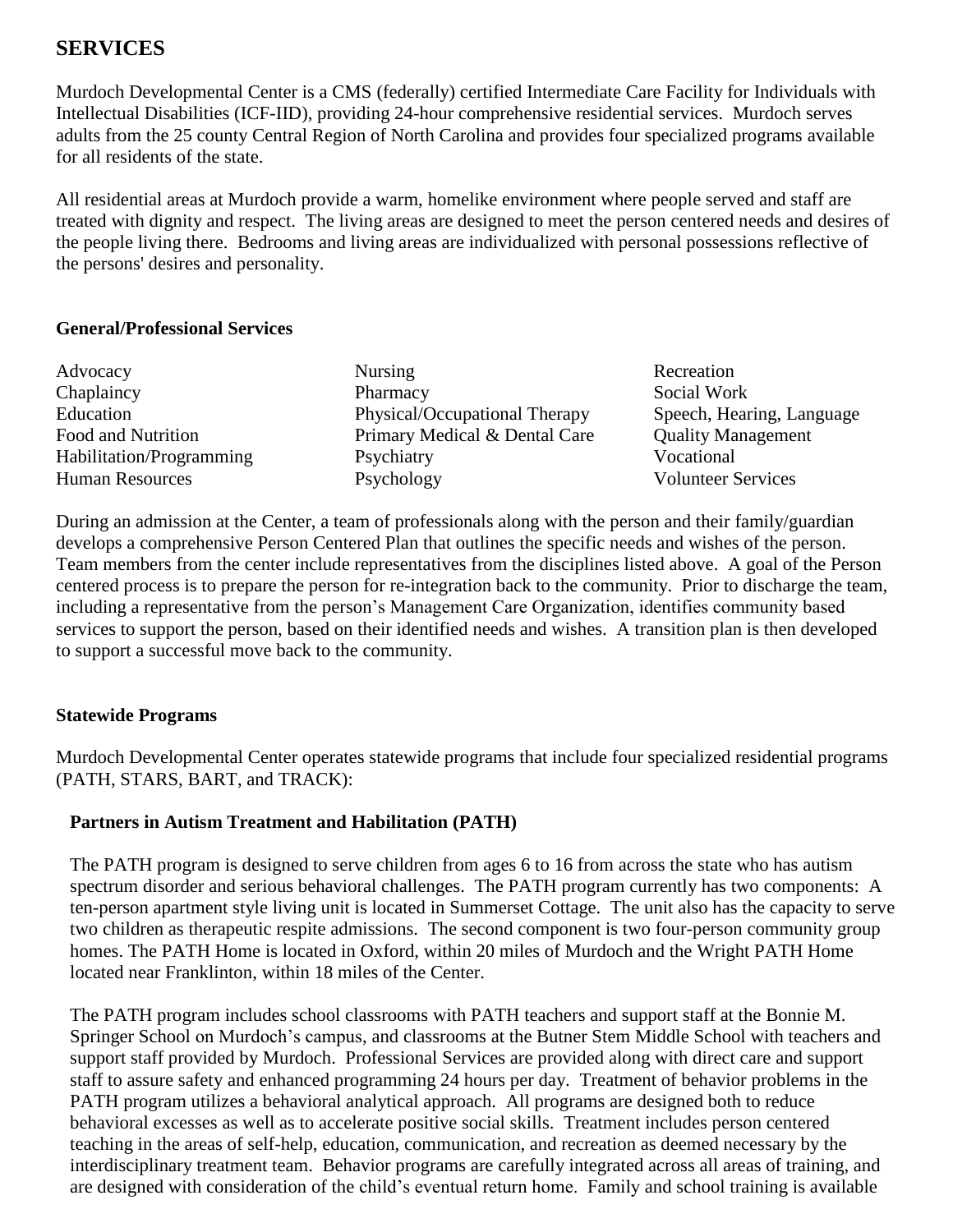as needed to enhance successful re-entry to the family home. In keeping with its goal for short-term therapeutic treatment, the maximum length of stay in the PATH program should normally not exceed 2 years.

### **Behaviorally Advanced Residential Treatment** (BART)

The BART program serves adult males having mild intellectual challenges and/or other developmental disorders, who have a history of failed treatment placements and may include repeat criminal offenses. The BART unit was designed to provide a safe, secure, and engaging living environment for up to 15 men. Professional and direct care staff receives extensive training in Person Centered Planning, North Carolina Interventions (NCI), Behavior Intervention procedures, Skill Training procedures, and Positive Interaction procedures. Staff coverage assures safety and enhanced programming 24 hours per day.

Treatment of aberrant behavior in the BART program utilizes a behavioral analytical approach. All programs are designed both to reduce behavioral excesses as well as to accelerate positive social skills. Treatment also includes training in the areas of self-help, education, communication, vocation and recreation as deemed necessary by the interdisciplinary treatment team. Behavior programs are carefully integrated across all areas of training. New admissions to the BART program will have a memorandum of agreement for up to one year.

The BART "**Next Step**" program is an extension of BART, also located in Meadowview cottage. This program is designed to facilitate successful transition of people served in BART to community living settings.

## **Specialized Treatment for Adolescents in a Residential Setting (STARS)**

The STARS program is a service provided by the State of North Carolina Department of Health and Human Services at Murdoch Developmental Center. The STARS program serves adolescents ages 13 through 17, from across the state that have a dual diagnosis (developmental disability and mental illness) and demonstrate extreme and dangerous forms of aberrant behavior. The STARS program is specifically designed for adolescents with developmental disabilities who have been unsuccessful in developing and maintaining an effective, pro-social behavioral repertoire in other treatment settings.

The STARS program includes school classrooms and STARS teachers along with direct care and support staff, located at the Bonnie M. Springer School which is operated by the Center. The STARS unit occupies two living units located in Murdoch's Woodside Cottage. The STARS unit is designed to provide a safe, secure, engaging living environment for up to eighteen adolescents. The environment and its furnishings are attractive and homelike while designed and constructed to ensure safety and security. Professional services and direct care and supports are provided based on the individualized needs of the person and to assure safety and enhanced programming 24 hours per day. Guardians and family are welcome and encouraged to participate in the treatment team planning. The Managed Care Organization is expected to identify a person (e.g., Case Manager, Developmental Disabilities Coordinator) to interface with the treatment team and participate in transition team meetings.

Treatment in the STARS program utilizes a behavioral analytical approach. Individualized behavior intervention programs are developed and modified based on objective information obtained by direct observation of behavior. All programs are designed both to reduce behavioral excesses (e.g., physical and verbal aggression) as well as to accelerate positive social skills (e.g., communication, conflict resolution skills, and cooperation). Treatment also includes training in the areas of self-help, education, vocation, communication, and recreation as deemed appropriate by the interdisciplinary treatment team. Behavior programs are carefully integrated across all areas of training, and are designed with consideration for the person's eventual return to the general community. In keeping with its goal for short-term therapeutic treatment, the maximum length of stay in the STARS program should normally not exceed 1 year.